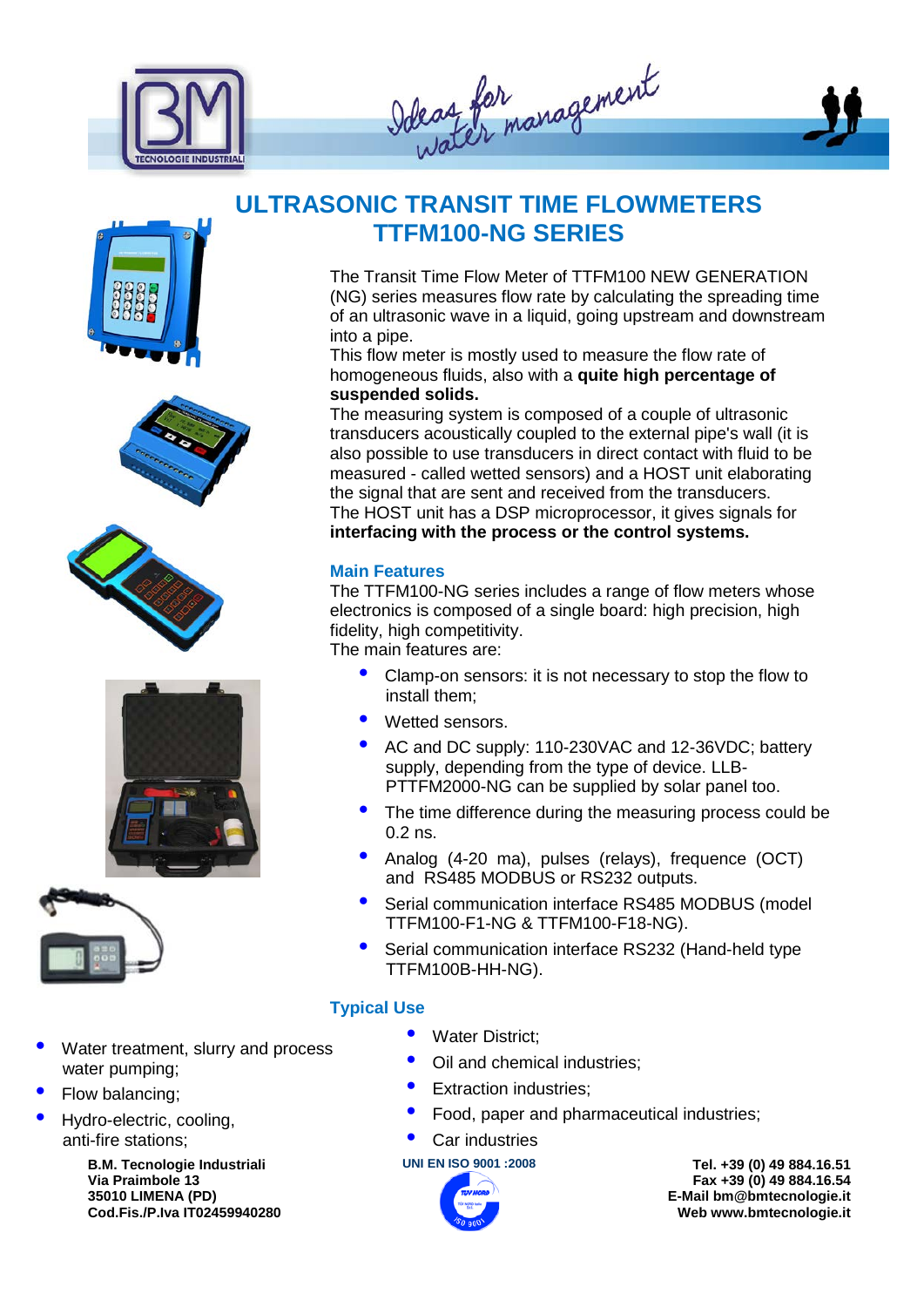

## **TTFM100-F1-NG Wall Mounting Stationary Type**





| <b>High Accuracy</b>    | Linearity: better than 0.5% - Repeatability: better than 0.2%, -  |
|-------------------------|-------------------------------------------------------------------|
| <b>Measurement</b>      | Accuracy: better than $\pm$ 1%                                    |
| <b>Data Logging</b>     | Built-in SD Card with 2Gb memory                                  |
| <b>Wide Measuring</b>   | Several types of transducers available, measuring pipe sizes from |
| range                   | DN15mm to DN6000mm with four different types of sensors +         |
|                         | PT100 ohm when if used as heat meter                              |
| <b>Menu Languages</b>   | TTFM100-F1-NG can support Italian, English or Turkish menus.      |
|                         | German and Spanish will be implemented shortly.                   |
| <b>Power Supply</b>     | 24VDC and/or 85-264VAC                                            |
| <b>Dimensions/</b>      | 220mm x 179mm x 70mm                                              |
| <b>Protection Grade</b> | IP <sub>65</sub>                                                  |
| <b>Output</b>           | Relay OCT / 4-20mA / RS485                                        |
| <b>Protocol</b>         | <b>MODBUS</b>                                                     |

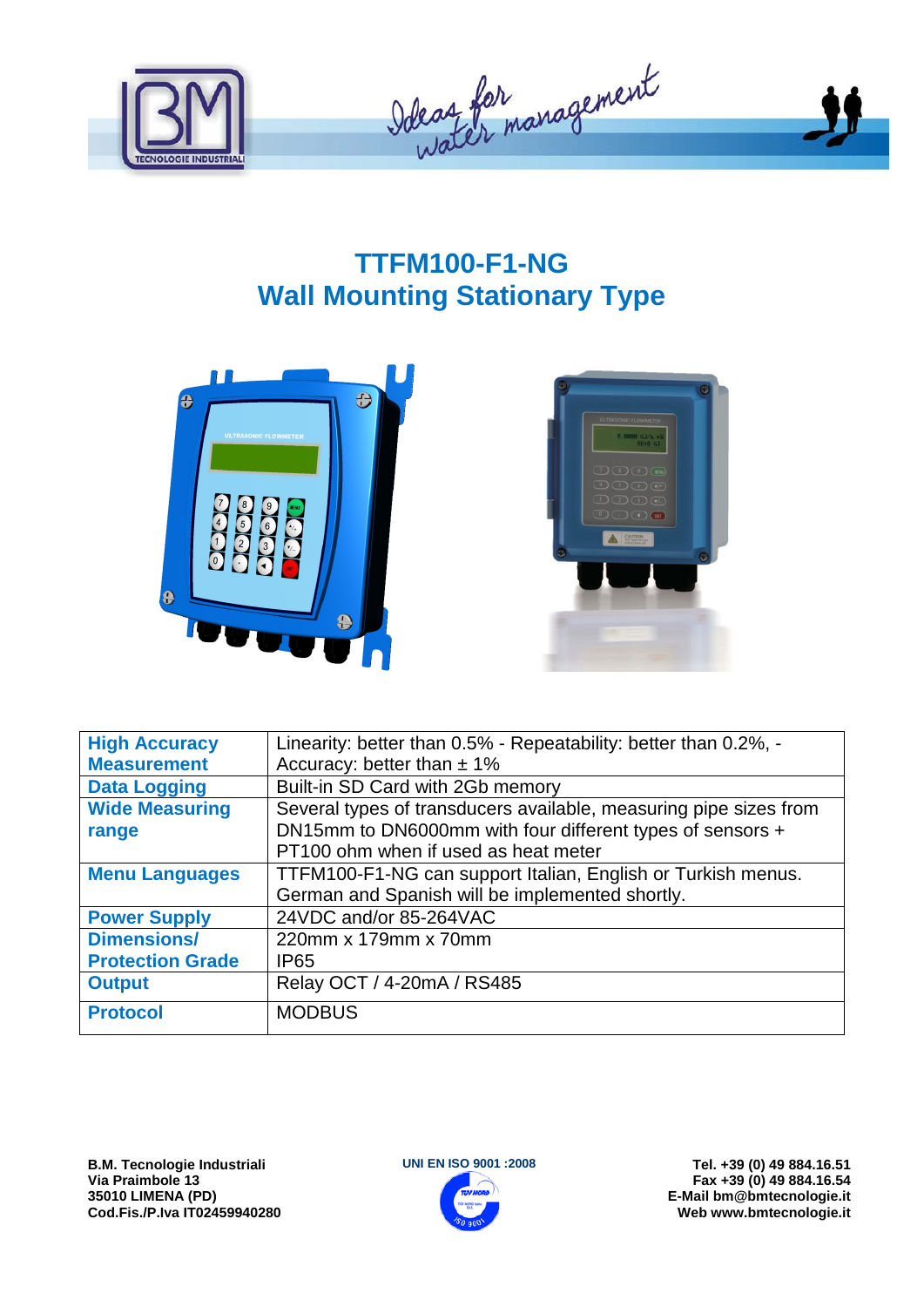

Odeaz for management

# **TTFM100-F18-NG DIN RAIL Mounting Stationary Type With Display & Keypad**



| <b>High Accuracy</b>     | Linearity: better than 0.5% - Repeatability: better than 0.2%, - |
|--------------------------|------------------------------------------------------------------|
| <b>Measurement</b>       | Accuracy: better than $\pm$ 1%                                   |
| <b>Wide Measuring</b>    | Several types of transducers to be selected, measuring pipe      |
| range                    | sizes from DN15mm to DN6000mm with                               |
|                          | four different types of sensors + PT100 ohm when if used as heat |
|                          | meter                                                            |
| <b>Menu Languages</b>    | TTFM100-F1-NG can support Italian, English or Turkish menus.     |
|                          | German and Spanish will be implemented shortly.                  |
| <b>Power Supply</b>      | 1236 VDC                                                         |
| <b>Engineering Units</b> | Flow: Imperial and metric                                        |
|                          | Calories: BTU; GJ; KW; KCal                                      |
| <b>Dimensions</b>        | 90 x 90 x 36mm                                                   |
| <b>Protection Grade</b>  | <b>IP20</b>                                                      |
| <b>Set-up</b>            | By integrated keypad                                             |
| <b>Output</b>            | Relay OCT / 4-20mA / RS485                                       |
| <b>Protocol</b>          | <b>MODBUS</b>                                                    |

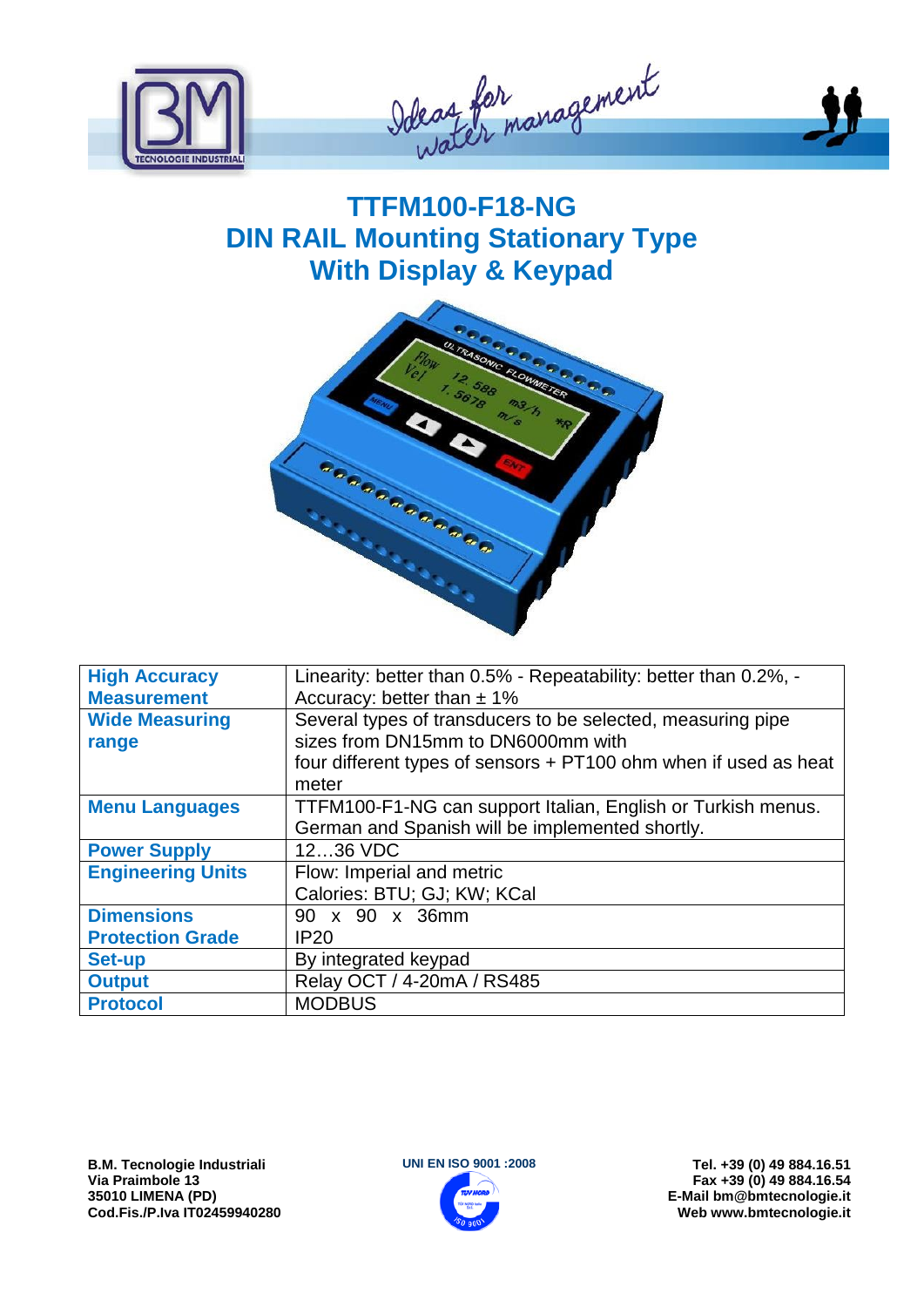







## **Clamp-on Sensors – Standard Type**

**Temperature Range – 30…+90°C Max Cable length: 200mt** TTS-100-TS2-NG Range: DN15…100 Working Frequency 1.5 MHz TTS-100-TM1-NG Range: DN50…1000 Working Frequency 1 MHz TTS-100-TL1-NG Range: DN300…6000 Working Frequency 0.6 MHz



### **Clamp-on Sensors - High Temperature**

**Temperature Range – 30…+160°C Max Cable length: 200mt** TTS-100-TS1-NG-HT Range: DN15…150 TTS-100-TM1-NG-HT Range: DN50…700 Working Frequency 1 MHz

Clamp-on Sensors, both Standard and High Temperature, can be fixed by using 3 different tools:

- 1. Steel Belts
- 2. Stretchers
- 3. Rail Guide Mounting System



**B.M. Tecnologie Industriali Via Praimbole 13 35010 LIMENA (PD) Cod.Fis./P.Iva IT02459940280**



**UNI EN ISO 9001 :2008 Tel. +39 (0) 49 884.16.51 Fax +39 (0) 49 884.16.54 E-Mail bm@bmtecnologie.it Web www.bmtecnologie.it**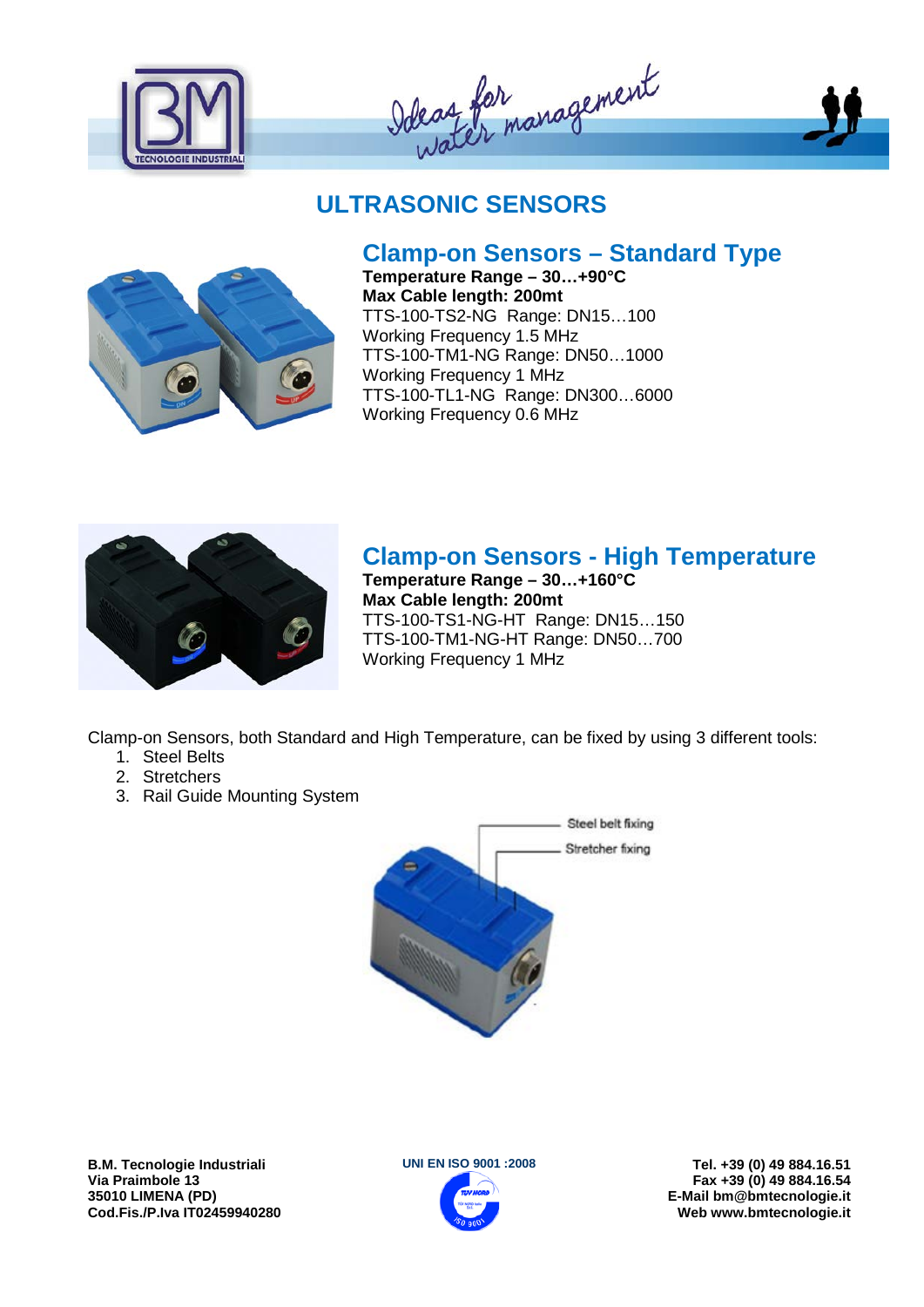

#### **Clamp-on Sensors Dimensions:**







| <b>Sensor Type</b>   | A     | в               | C     |
|----------------------|-------|-----------------|-------|
| <b>TTS100-TS2-NG</b> | 28 mm | 25 mm           | 45 mm |
| <b>TTS100-TM1-NG</b> | 39 mm | 44 mm           | 64 mm |
| <b>TTS100-TL1-NG</b> | 53 mm | 54 mm           | 97 mm |
| TTS100-TS1-NG-HT     | 28 mm | $25 \text{ mm}$ | 45 mm |
| TTS100-TM1-NG-HT     | 39 mm | 44 mm           | 64 mm |

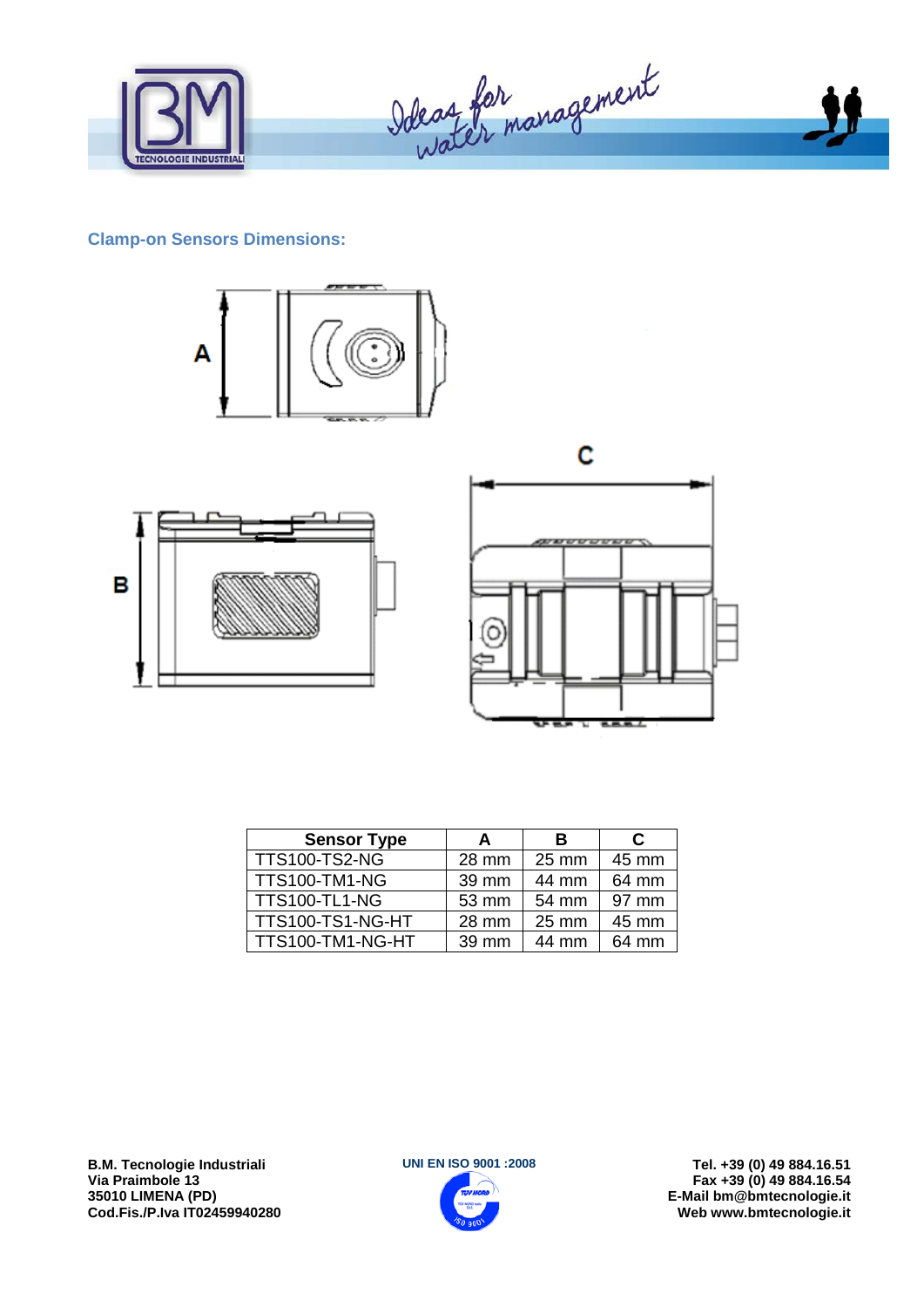



## **Insertion Sensor – Wetted Sensors**

**Max. Pressure 20 bar Temperature Range -20 +130 °C Max Cable length: 200mt** TTS100-B1-NG-1" (Short Type) Range: DN50…2000 TTS100-B2-NG-1" (Long Type) Range: DN50…2000 Working Frequency 1 MHz

#### **Insertion Sensors Dimensions:**



| <b>Sensor Type</b>        | <b>Insertion</b> | A     | в    |
|---------------------------|------------------|-------|------|
| TTS100-B1-NG-1"           | Minimum          | 160mm | 8mm  |
| (Short)                   | Maximum          | 137mm | 30mm |
| TTS100-B1-NG-1"<br>(Long) | Minimum          | 295mm | 8mm  |
|                           | Maximum          | 220mm | 85mm |

**B.M. Tecnologie Industriali Via Praimbole 13 35010 LIMENA (PD) Cod.Fis./P.Iva IT02459940280**



**UNI EN ISO 9001 :2008 Tel. +39 (0) 49 884.16.51 Fax +39 (0) 49 884.16.54 E-Mail bm@bmtecnologie.it Web www.bmtecnologie.it**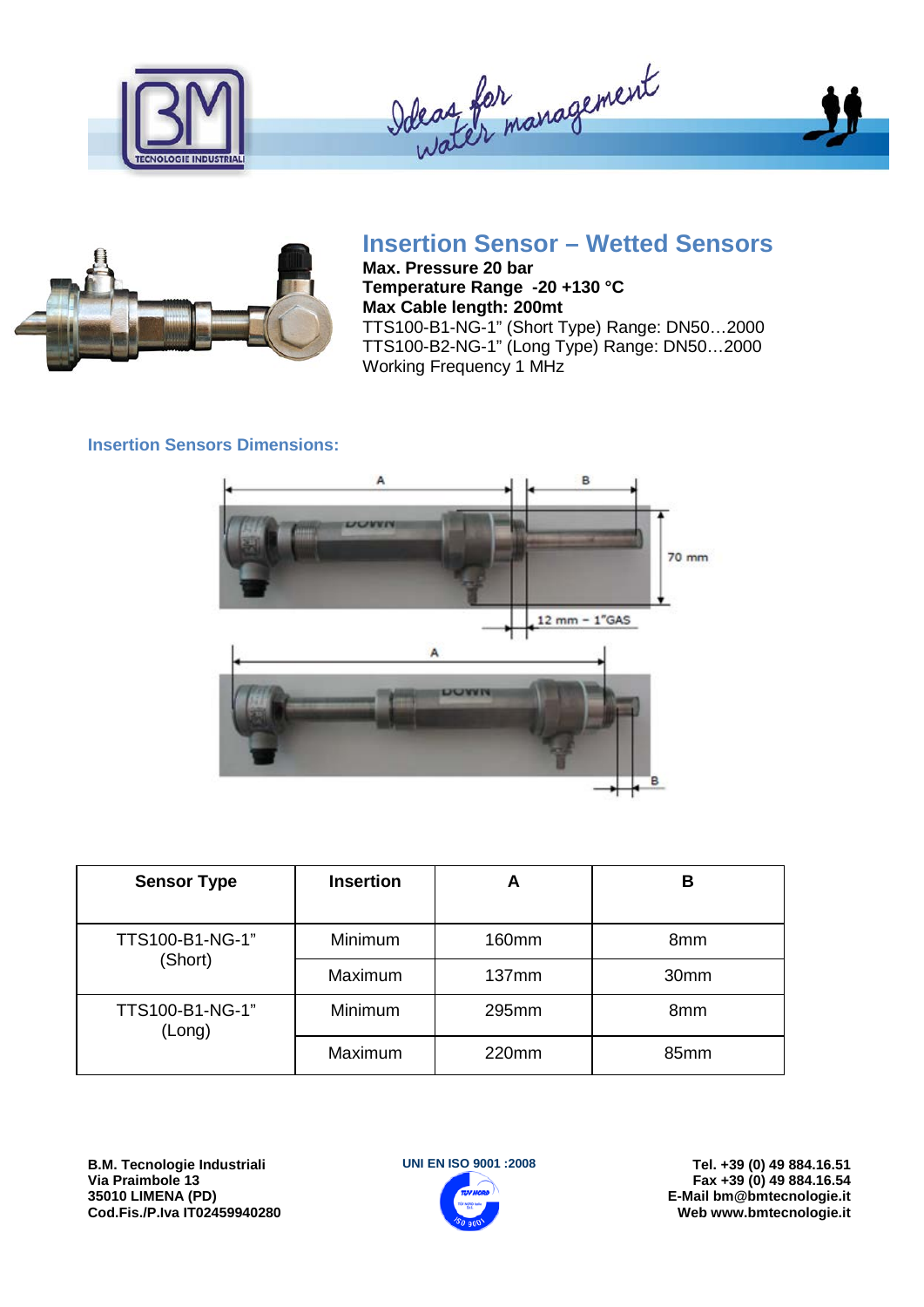





**Flanged Sensors Dimensions:** 

# **FLANGED Sensors**

*Max. Pressure 16 bar depending from the DN Temperature Range -40 + 160 °C Max Cable length: 200mt TTS100-BNG-DNXX*

*From DN50 to DN1000*

*Nominal Pressure Rate PN16*

# $\overline{\mathbb{Z}}$ 922

| <b>NOMINAL</b><br><b>SIZE DN</b> | <b>LENGTH</b><br>mm<br>L | <b>FLANGE</b><br><b>DIAM</b><br>mm<br>D | <b>BOLT HOLE</b><br><b>CENTER</b><br>mm<br>D <sub>1</sub> | <b>BOLT</b><br><b>HOLE</b><br><b>QUANTITY</b><br>Ø*n | <b>SEALING</b><br><b>SURFACE</b><br>$D - f$ | <b>FLANGE</b><br><b>THICKNESS</b><br>mm<br>C |
|----------------------------------|--------------------------|-----------------------------------------|-----------------------------------------------------------|------------------------------------------------------|---------------------------------------------|----------------------------------------------|
| 50                               | 180                      | 165                                     | 125                                                       | $18*4$                                               | $99 - 3$                                    | 20                                           |
| 65                               | 200                      | 185                                     | 145                                                       | $18*4$                                               | $118 - 3$                                   | 20                                           |
| 80                               | 225                      | 200                                     | 160                                                       | $18*4$                                               | $132 - 3$                                   | 20                                           |
| 100                              | 250                      | 220                                     | 180                                                       | $18*8$                                               | $156 - 3$                                   | 22                                           |
| 125                              | 275                      | 250                                     | 210                                                       | $18*8$                                               | $184 - 3$                                   | 22                                           |
| 150                              | 300                      | 285                                     | 240                                                       | $22*8$                                               | $211 - 3$                                   | 24                                           |
| 200                              | 350                      | 340                                     | 295                                                       | 22*12                                                | $266 - 3$                                   | 24                                           |
| 250                              | 450                      | 405                                     | 355                                                       | 26*12                                                | $319 - 3$                                   | 26                                           |
| 300                              | 500                      | 460                                     | 410                                                       | 26*12                                                | $370 - 4$                                   | 28                                           |
| 350                              | 550                      | 505                                     | 460                                                       | $22*16$                                              | $428 - 4$                                   | 30                                           |
| 400                              | 600                      | 565                                     | 515                                                       | 26*16                                                | $482 - 4$                                   | 30                                           |
| 450                              | 700                      | 615                                     | 565                                                       | 26*20                                                | $532 - 4$                                   | 30                                           |
| 500                              | 800                      | 670                                     | 620                                                       | 26*20                                                | $585 - 4$                                   | 32                                           |
| 600                              | 1000                     | 780                                     | 725                                                       | 30*20                                                | $685 - 5$                                   | 36                                           |
| 700                              | 1100                     | 860                                     | 810                                                       | 26*24                                                | $772 - 4$                                   | 42                                           |
| 800                              | 1200                     | 975                                     | 920                                                       | 30*24                                                | $878 - 4$                                   | 44                                           |
| 900                              | 1300                     | 1075                                    | 1020                                                      | 30*24                                                | $978 - 4$                                   | 48                                           |
| 1000                             | 1400                     | 1175                                    | 1120                                                      | 30*28                                                | 1078 - 4                                    | 52                                           |

**B.M. Tecnologie Industriali Via Praimbole 13 35010 LIMENA (PD) Cod.Fis./P.Iva IT02459940280**

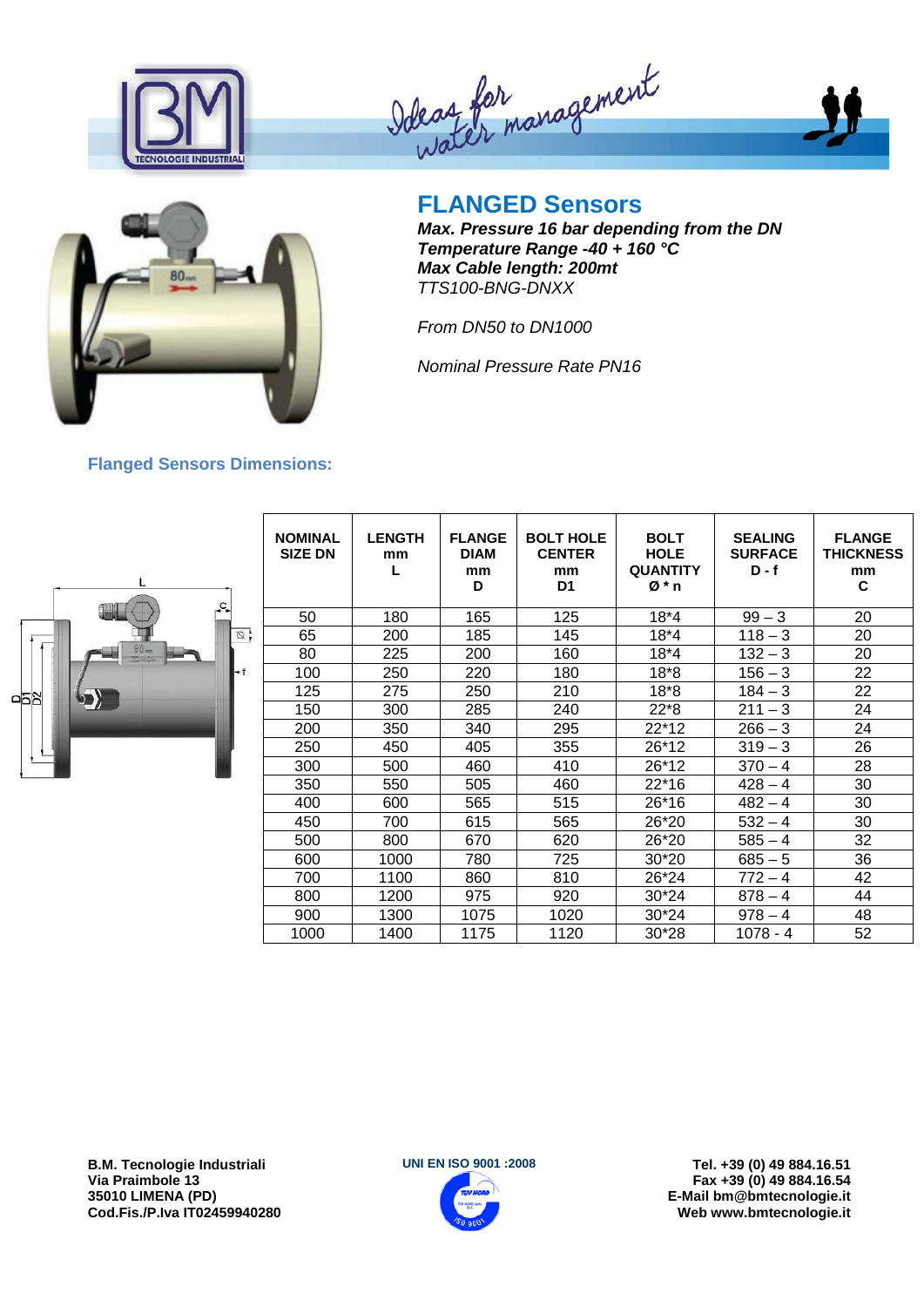

Ideas for management

## **TTFM10B-HH-NG Hand Held Type**





| <b>High Accuracy</b>      | Linearity: better than 0.5% - Repeatability: better than 0.2%, -                         |
|---------------------------|------------------------------------------------------------------------------------------|
| <b>Measurement</b>        | Accuracy: better than $\pm$ 1%                                                           |
| <b>Wide Measuring</b>     | Three types of clamp-on sensors for size from DN15-100,                                  |
| range with Clamp-on       | DN50-10000, DN300-6000, no pressure drop,                                                |
| <b>Sensors</b>            | no pipe disturbance                                                                      |
| <b>Italian, French or</b> | TTFM100B-HH-NG can support Italian, English, Spanish,                                    |
| <b>English Menu</b>       | French or Turkish menus.                                                                 |
|                           | German will be implemented shortly.                                                      |
| <b>Battery and Power</b>  | 3 x NIMH rechargeable battery type AA 2100 mAh for 10 hours                              |
| <b>Supply</b>             | of continuous operation.                                                                 |
|                           | Charger 100-240 VAC adapter.                                                             |
| <b>Protection Grade</b>   | IP20 handled unit; IP68 Clamp-on Sensors with BNC connectors                             |
| <b>Output</b>             | RS232 to download the stored data by free software                                       |
|                           | Hyperterminal or RS232 Data Logger                                                       |
| <b>Data Logger</b>        | Built-In 24 K Data Logger can store over 2000 lines of data.<br>$\overline{\phantom{a}}$ |
|                           | SD card 2GB: available soon.                                                             |
| <b>Standard</b>           | 1 x Handled Unit; 2 x Couples of clamp-on sensors; 2 x 5 mt                              |
| <b>Configuration</b>      | spiral cables for clamp-on sensors connection; 2 x Stretcher 3                           |
|                           | mt; 1 x Data Line cable ; 1 x Power Cord; 1 x Coupling Grease,                           |
|                           | 1 x Carrying Case.                                                                       |
|                           | Optional: 2 x 10 mt cables for clamp-on sensors connection.                              |